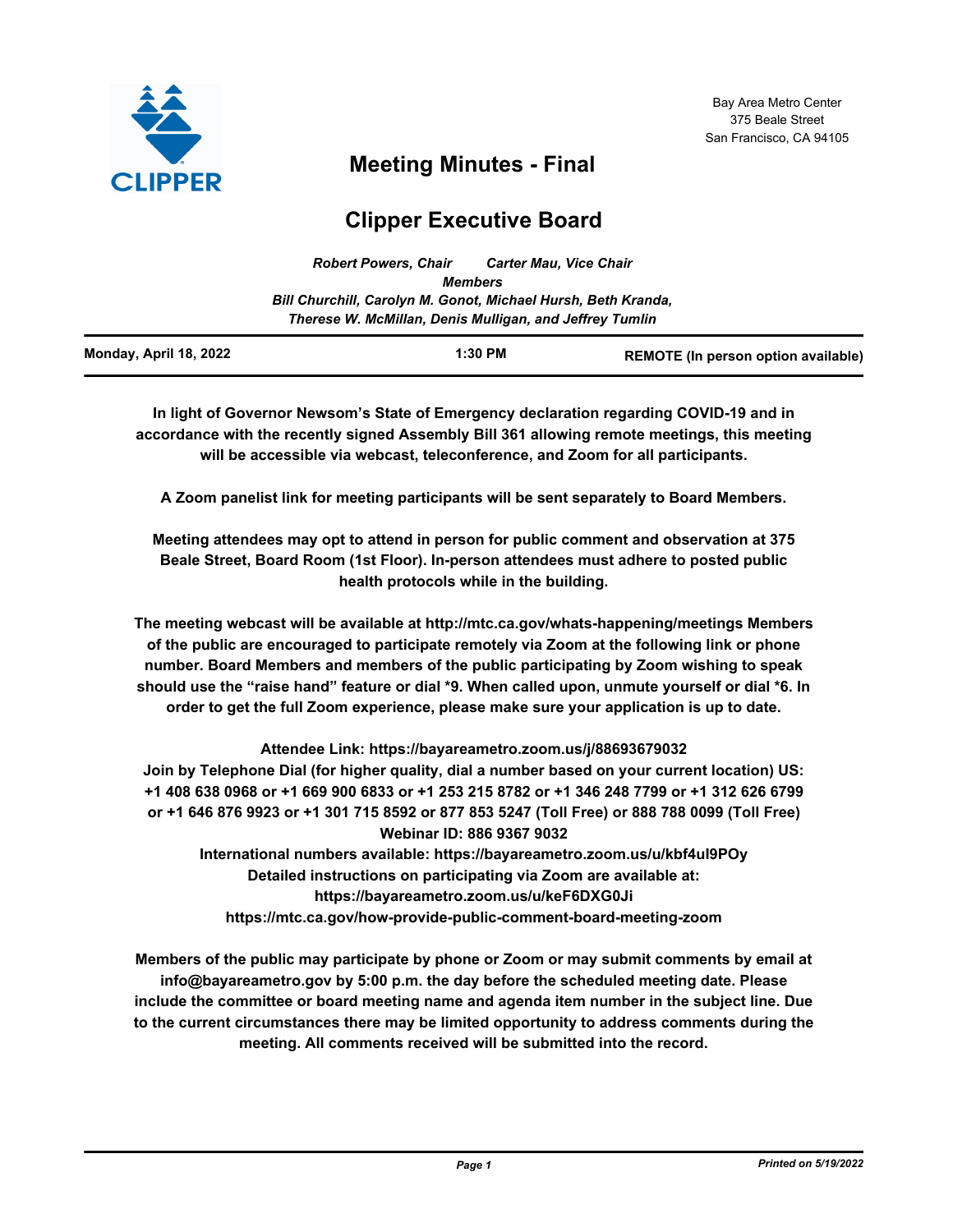### **1. Call Meeting to Order / Roll Call / Confirm Quorum**

- Present: 7 Board Member Mulligan, Board Member Hursh, Board Member McMillan, Chair Powers, Board Member Tumlin, Board Member Kranda, and Board Member **Churchill**
- **Absent:** 2 Vice Chair Mau, and Board Member Gonot

April Chan acted as a delegate and voting member of the Board in place of Carter Mau. Actions noted below as "Mau" were taken by Chan.

Greg Richardson acted as a delegate and voting member of the Board in place of Carolyn Gonot. Actions noted below as "Gonot" were taken by Richardson.

#### **2. Consent Calendar**

#### **Upon the motion by Board Member McMillan and second by Board Member Mulligan, the Consent Calendar was approved. The motion carried by the following vote:**

- **Aye:** Board Member Mulligan, Board Member Hursh, Board Member McMillan, Chair Powers, Board Member Tumlin, Board Member Kranda, Vice Chair Mau, Board Member Gonot and Board Member Churchill Aye: 9 -
- **2a.** [22-0601](http://mtc.legistar.com/gateway.aspx?m=l&id=/matter.aspx?key=23860) Minutes of the March 21, 2022 Meeting

#### *Action:* Board Approval

*Attachments:* [2a\\_2022-03-21\\_Clipper\\_Executive\\_Board\\_Meeting\\_Minutes\\_Draft.pdf](http://mtc.legistar.com/gateway.aspx?M=F&ID=e0bd9098-7edb-4d8f-b17a-d1fd05b457a4.pdf)

- **2b.** [22-0681](http://mtc.legistar.com/gateway.aspx?m=l&id=/matter.aspx?key=23940) Next Generation Clipper® (C2) Contract Credit Card Acceptance: American Express Travel Related Services Company, Inc. (Amex) (\$75,000)
	- *Action:* Board Approval

*Presenter:* David Weir

Attachments: 2b American Express subscription agreement.pdf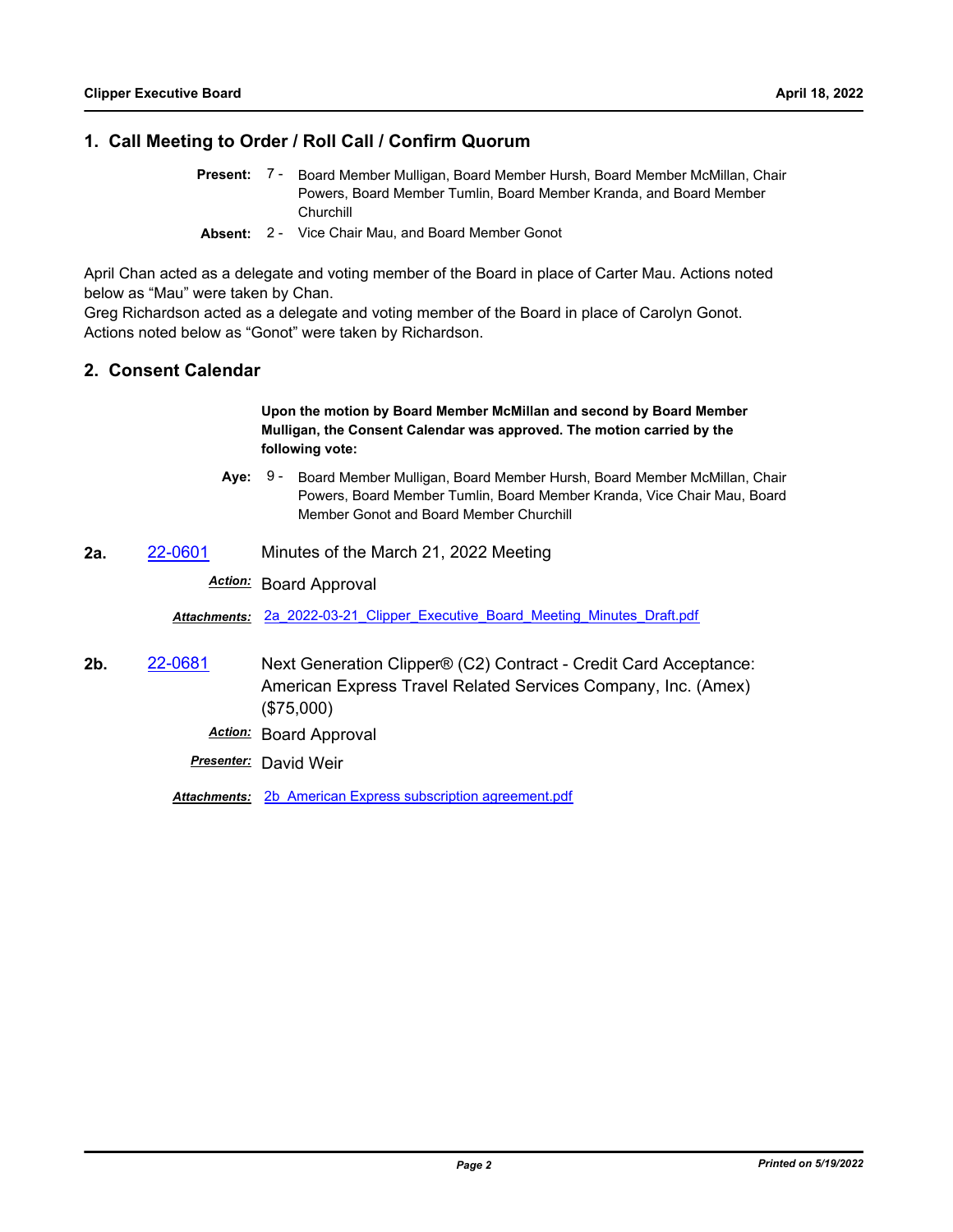### **3. Approval**

**3a.** [22-0654](http://mtc.legistar.com/gateway.aspx?m=l&id=/matter.aspx?key=23913) Next Generation Clipper® ("C2") System Integrator Contract Change Order - Revised Account-Based System Delivery Approach: Cubic Transportation Systems, Inc. (Cubic)

> Change Order to the C2 System Integrator Contract ("Contract") to revise the approach and schedule for delivery of the account-based Clipper system.

- *Action:* Board Approval
- *Presenter:* Jason Weinstein
- Attachments: 3a Next Generation Clipper System Integrator Contract Change Order.pdf

**Upon the motion by Board Member Hursh and second by Board Member Kranda, the Next Generation Clipper® System Integrator Contract Change Order - Revised Account-Based System Delivery Approach: Cubic Transportation Systems, Inc. was approved. The motion carried by the following vote:**

- **Aye:** Board Member Mulligan, Board Member Hursh, Board Member McMillan, Chair Powers, Board Member Tumlin, Board Member Kranda, Vice Chair Mau, Board Member Gonot and Board Member Churchill Aye: 9 -
- **3b.** [22-0682](http://mtc.legistar.com/gateway.aspx?m=l&id=/matter.aspx?key=23941) Clipper® Customer Education Contract, MIG, Inc. (\$2,100,000)

Contract with MIG, Inc. in the amount of \$2,100,000 to provide customer education services.

- *Action:* Board Approval
- *Presenter:* Lysa Hale
- *Attachments:* [3b\\_Contract with MIG Inc-FY 2022-23.pdf](http://mtc.legistar.com/gateway.aspx?M=F&ID=005930ed-fe41-4a82-8b5b-03254510e266.pdf)

Aleta Dupree was called to speak.

**Upon the motion by Board Member Mulligan and second by Board Member McMillan, the Clipper® Customer Education Contract, MIG, Inc. (\$2,100,000) was approved. The motion carried by the following vote:**

**Aye:** Board Member Mulligan, Board Member Hursh, Board Member McMillan, Chair Powers, Board Member Tumlin, Board Member Kranda, Vice Chair Mau, Board Member Gonot and Board Member Churchill Aye: 9 -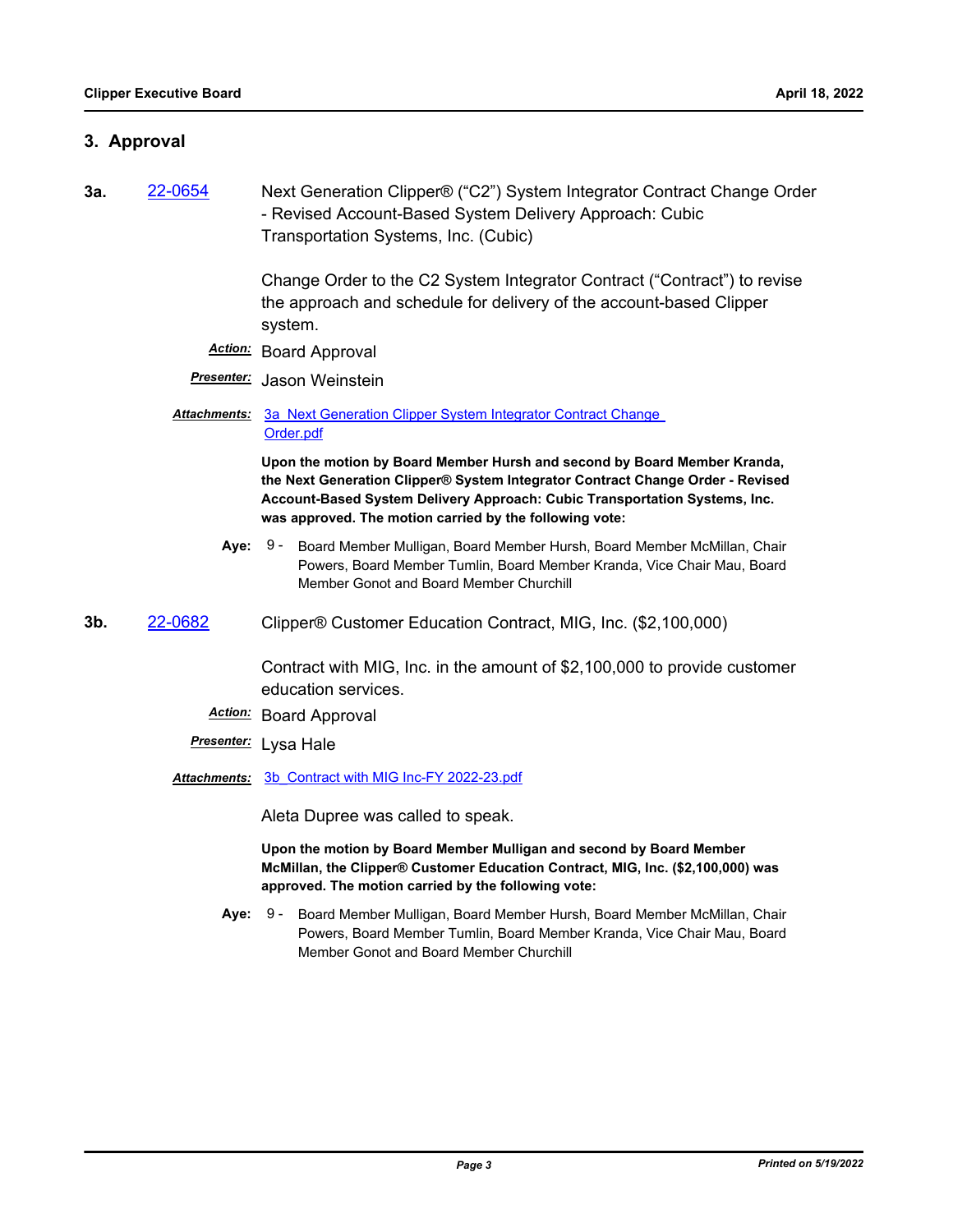### **4. Information**

**4a.** [22-0602](http://mtc.legistar.com/gateway.aspx?m=l&id=/matter.aspx?key=23861) Current Clipper® Operations and Performance Update

Update on current Clipper system operations and performance. Clipper staff last updated this Board on the ongoing work and projects related to the current Clipper system at the March 2022 meeting.

*Action:* Information

*Presenter:* Jason Weinstein

*Attachments:* [4a\\_Clipper Operations and Performance Update.pdf](http://mtc.legistar.com/gateway.aspx?M=F&ID=c5bb725c-981b-461d-a527-c3cb52ca4991.pdf)

Aleta Dupree was called to speak.

**4b.** [22-0603](http://mtc.legistar.com/gateway.aspx?m=l&id=/matter.aspx?key=23862) Clipper® Implementation Update

Update on key developments related to the implementation of the current and Next Generation Clipper system.

*Action:* Information

*Presenter:* Jason Weinstein

*Attachments:* [4b\\_Clipper Implementation Update.pdf](http://mtc.legistar.com/gateway.aspx?M=F&ID=45b8ecad-f38d-46c5-87f3-34483fedf318.pdf)

**4c.** [22-0683](http://mtc.legistar.com/gateway.aspx?m=l&id=/matter.aspx?key=23942) Regional Transit Connection (RTC) Program and Account-based Cost-Sharing Update

> Update on the RTC Program and Account-based Cost-Sharing regional discussions between MTC and transit operators.

- *Action:* Information
- *Presenter:* Edward Meng
- *Attachments:* [4c\\_RTC Program and Account-based Cost-Sharing Update.pdf](http://mtc.legistar.com/gateway.aspx?M=F&ID=d94400cc-2773-4d8c-9bad-53f5933095fc.pdf)

Aleta Dupree was called to speak.